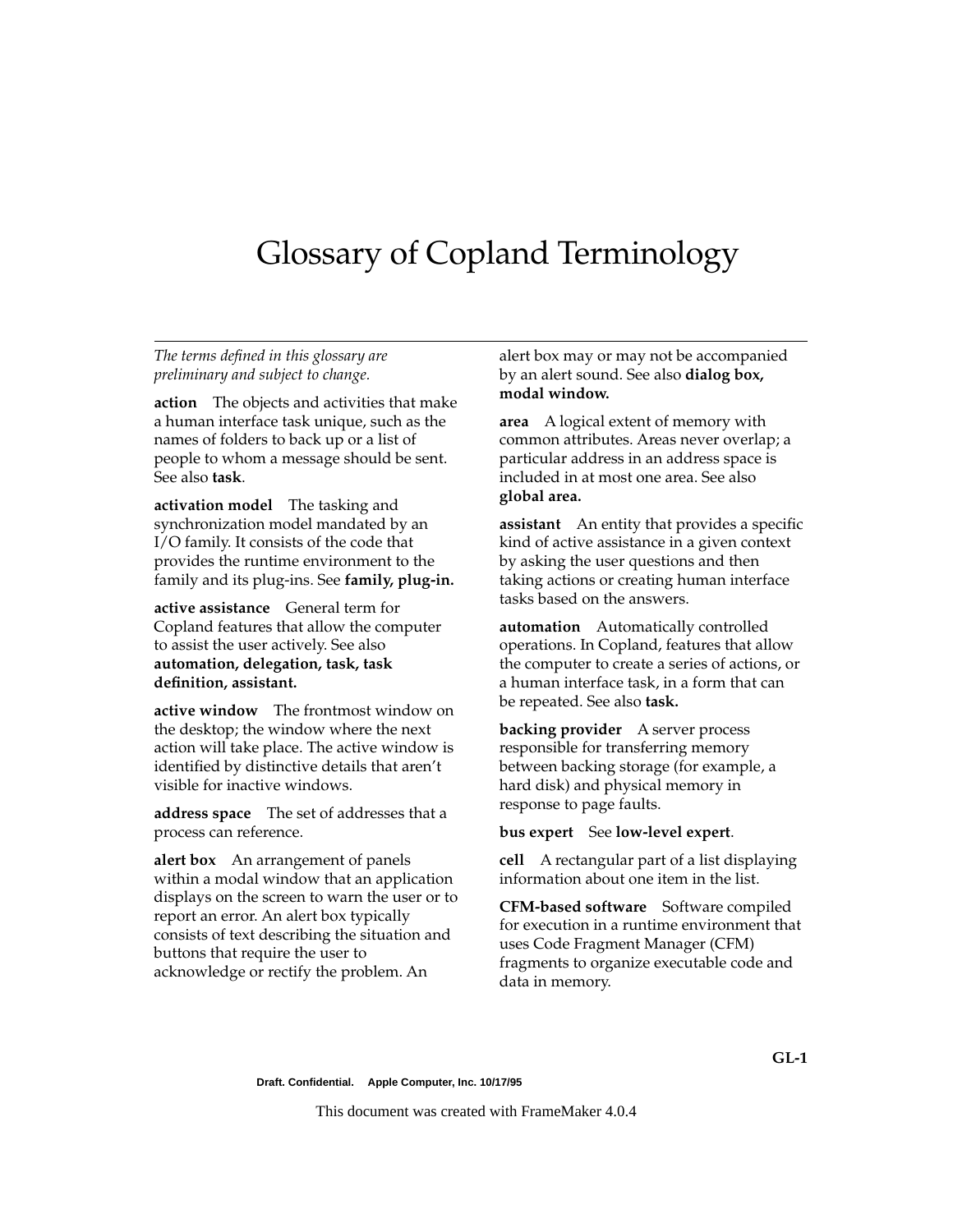**close box** The box on the left end of the title bar of an active window. Clicking it closes the window.

**code fragment** See **fragment.** 

**Code Fragment Manager** The part of the Mac OS that loads fragments into memory and prepares them for execution.

**collapse box** The box on the right end of the title bar of an active window. Clicking it collapses or expands the window.

**condition** The set of events or states that trigger a human interface task. See also **task.** 

**cooperative process** A process that has a cooperative task created by the Process Manager. The act of relinquishing control of the processor at a well-defined time, such as at a call to the WaitNextEvent function, is a defining characteristic of a cooperative process. See **process, server process.** 

**cooperative task** A task created by the Process Manager for an application when the application is launched. Scheduling of cooperative tasks is layered on top of preemptive scheduling of preemptive tasks. The microkernel sees all cooperative and preemptive tasks as peers and schedules them preemptively. The Process Manager ensures that for all cooperative processes, only one cooperative task is eligible to run at any one time. See also **preemptive task, task.** 

**cooperative thread** See **thread.** 

**data-driven patching** A method of patching according to which you create data structures specifying the address of your patch and of the patched routine, the name of your patch, and any other information required to execute your patch. Using this model, the task of installing a patch and scheduling patch execution is taken over by the Code Fragment Manager and the Patch Manager. This is the preferred patching method in Copland.

**data fork** Part of a file that contains data accessed using the File Manager. The data usually corresponds to data entered by the user; the application creating a file can store and interpret the data in the data fork in whatever manner is appropriate.

**delegation** General term for Copland features that allow the computer to trigger human interface tasks when a specified condition occurs. See also **condition, task.** 

**desktop animation module** A module controlled by the Desktop Animation Manager that can maintain the appearance of the desktop background or act as a screen saver when no keyboard or mouse events occur within a specified period of time.

**Device Manager family** A Copland I/O family to which two types of device drivers belong: those that have not been revised to run as a plug-in to another I/O family and those for which no family exists. See **family, plug-in.** 

**dialog box** An arrangement of panels within a window that an application displays to solicit information from the user before the application carries out the user's command. See also **modal dialog box, modeless dialog box, movable modal dialog box.**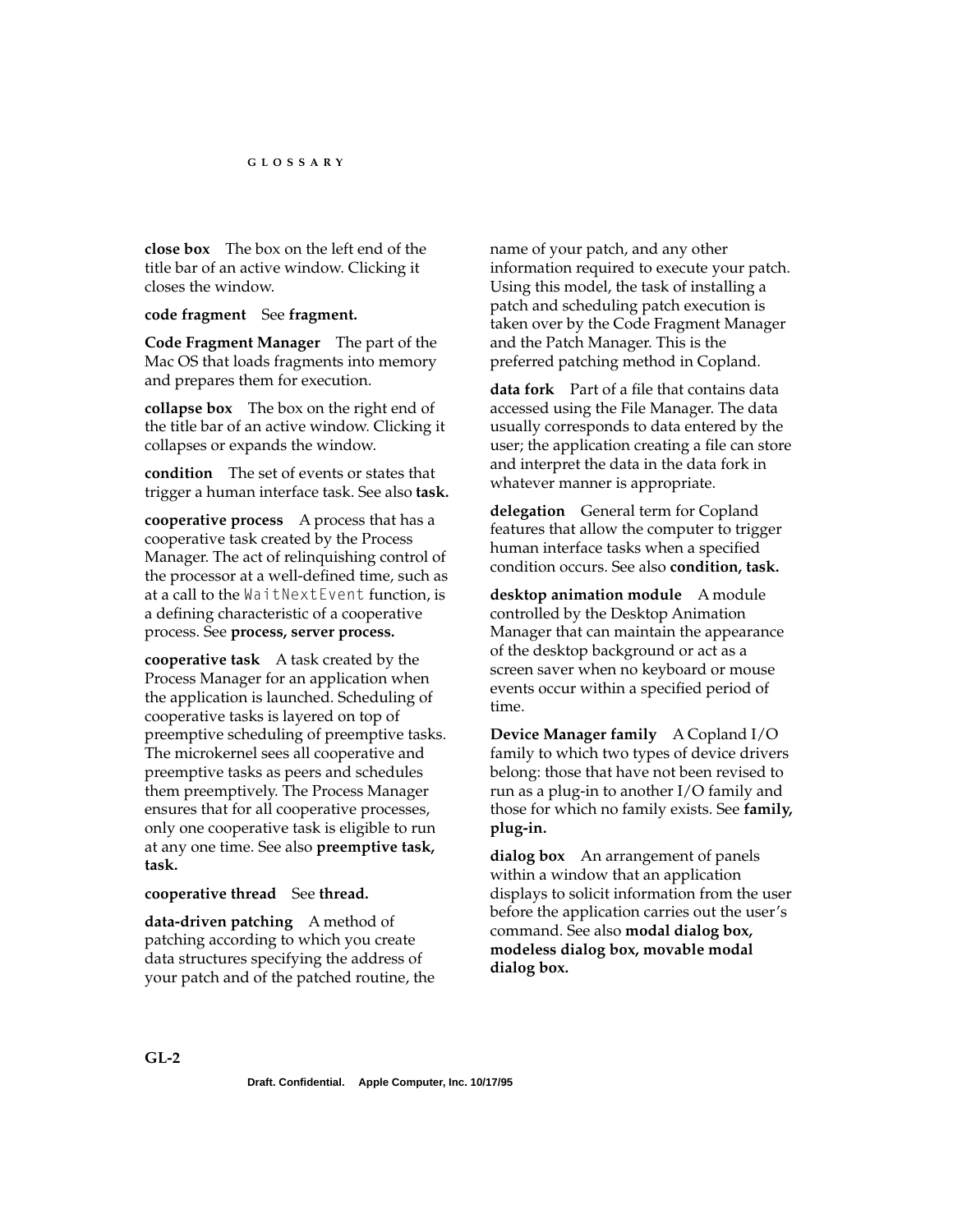# **DLL** See **dynamically linked library.**

**document information panel** A composite panel, available via the Document Info command in an application's File menu, that presents the same information presented by the Get Info command in the Finder's File menu. The document information panel also appears in an application's Save and Open dialog boxes. See also **panel**.

**document window** A window of class kDocumentWindowClass, typically used to display document data. A document window appears behind floating and modal windows in an application's layer. See also **floating window, modal window.**

**drag** To position the pointer on a visual interface element (such as an icon), press and hold the mouse button, move the pointer to a new position, and then release the mouse button. Dragging can have different effects, depending on what's under the pointer when the user first presses the mouse button. To support the dragging of items from one place to another, you use the Drag Manager.

**Driver Loader Library** A set of routines that all I/O families can use to locate and instantiate their plug-ins.

**Driver Services Library** A set of routines that provide basic driver services to families, such as interrupt registration, timing facilities, allocation and deallocation of memory, and secondary-interrupthandling capabilities.

## **Dynamic Host Configuration Protocol**

**(DHCP)** An Internet standard for managing end-node Internet Protocol (IP) configuration. DHCP automates the configuration process by returning information about the TCP/IP network to the user's configuration control panel.

# **dynamically linked library (DLL)** A

shared library that is automatically loaded by the Code Fragment Manager at runtime in order to export code or data referenced by another fragment.

**embedding panel** A panel that contains other panels and controls their layout, keyboard focus, and mouse interactions.

**entry ID** An opaque reference assigned by the Name Registry to a registry entry. It uniquely identifies a registry entry until the system restarts. If the registry entry is deleted, the Name Registry may reuse the entry ID after a long period of time.

**entry name** A character string that characterizes a registry entry in the Name Registry. It may name a general category of things or a specific thing. For instance, the entry name of the registry entry representing the device tree is "devices". The entry name of a registry entry representing a specific device might be "ADB keyboard".

**exception** An error or other special condition detected by the microprocessor in the course of program execution.

**execution environment** A set of conventions regarding how code gets activated and what services and memory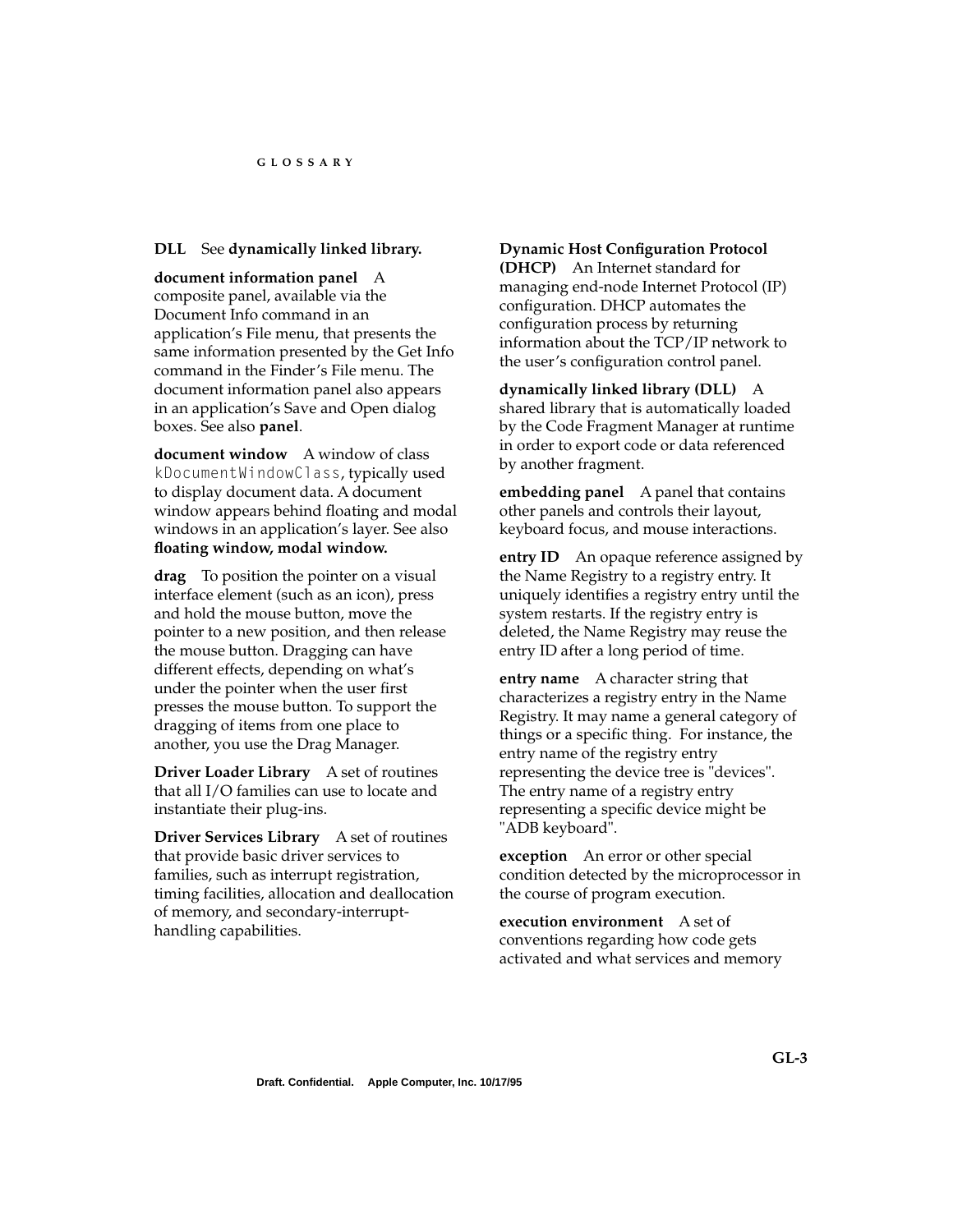are available to it. See also **hardware interrupt level, secondary interrupt level, software interrupt level, task level.** 

### **expert** See **family expert, low-level expert.**

**extent** Continuous memory space reserved on backing storage or in physical RAM for data or code.

**factoring** Using Apple events to separate the code that controls an application's user interface from the code that responds to the user's manipulation of the interface. In a fully factored application, any significant user actions generate Apple events that any scripting component based on the Open Scripting Architecture (OSA) can record as statements in a compiled script.

**family** (1) A collection of software pieces that provide a single set of I/O services to the system, such as the SCSI family and its SCSI interface modules (SIMs) or the file systems family and its installable file systems. Often, a family is associated with a set of devices that have similar characteristics, such as display devices or ADB devices. (2) A collection of devices that provide the same kind of I/O services, for example, the family of display devices.

**family expert** Code within a family that maintains knowledge of the set of family plug-ins within the system. It locates family plug-ins in the Name Registry and instantiates them. Sometimes referred to as a *high-level expert*.

**family programming interface (FPI)** An I/O family's API that provides applications, other families, and system software with access to the family's services.

## **family server** See **FPI server.**

**family services library** A set of services to which a family's plug-ins can subscribe. Such services can include communicating data, allocating memory, and registering and servicing interrupts. It provides services that supplement those available from the microkernel.

**file** A named, ordered collection of information stored on a Mac OS volume, typically divided into a data fork and a resource fork.

**floating window** A window of class kFloatingWindowClass, typically used for tool palettes, catalogs, and other elements used to act on data in document windows. A floating window appears in front of document windows and behind modal windows in an application's layer. See also **document window, modal window.**

## **FPI** See **family programming interface.**

**FPI server** Family software that runs in supervisor mode and responds to service requests from family clients.

**fragment** In Copland, the basic unit of executable code and its data.

**generic driver** A driver whose services are available through the Device Manager. Generic drivers are plug-ins to the Device Manager family. See **plug-in.** 

**global area** An area mapped to all address spaces. Specifying this area attribute allows software residing in different address spaces to share data and code.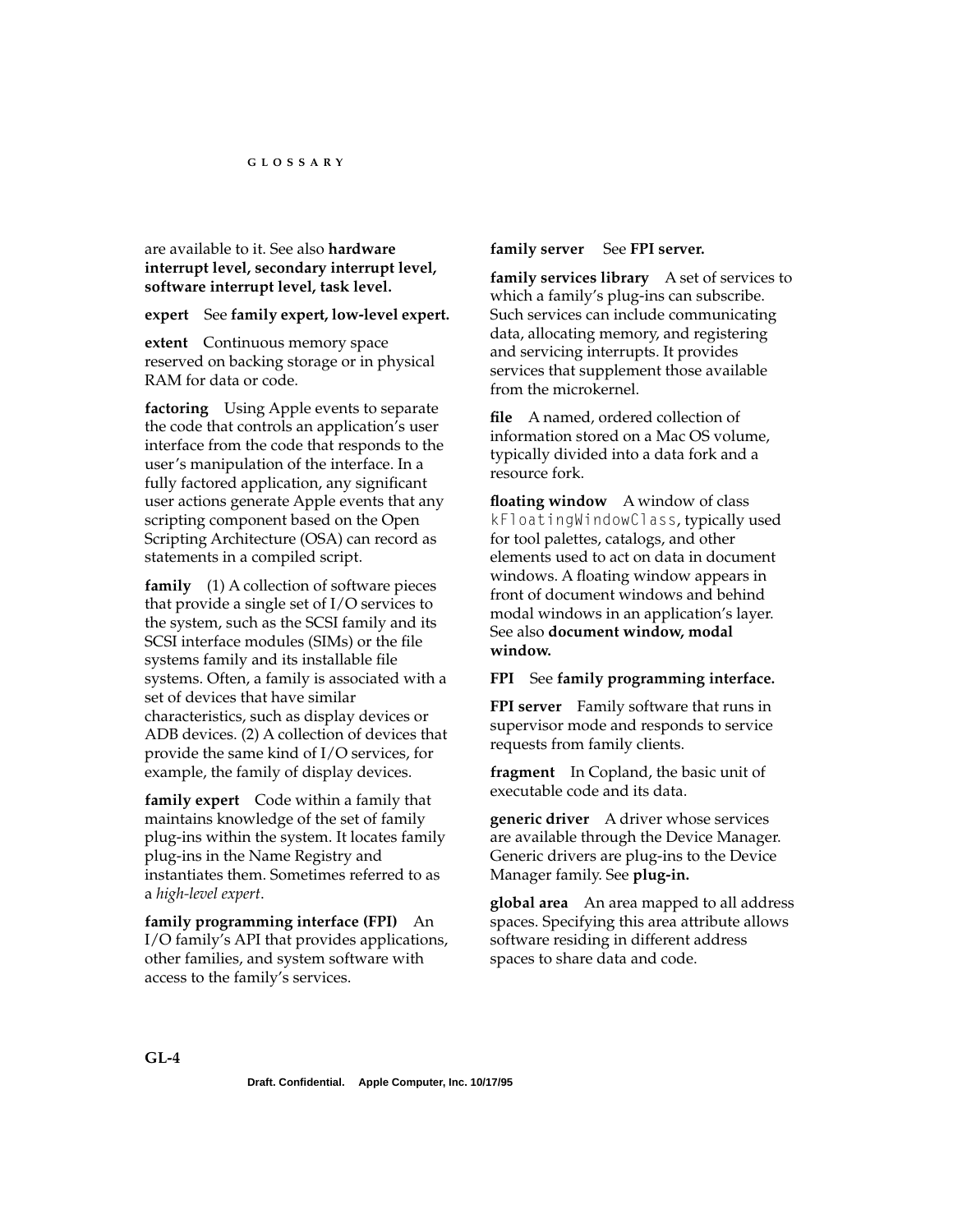**global family constants** A set of shared family values.

**global patch** A patch that is called by every application referencing the patched routine. To create a global patch, you create a shared library that calls the patch and a special shared library fragment that contains the patch description structure for that patch. The shared library must use percontext instantiation.

**guard pages** Inaccessible pages of memory placed immediately before and after the range of addresses specified by an area. Copland does not actually allocate backing storage or RAM for guard pages; it merely marks the addresses in those pages as inaccessible to user-level or supervisorlevel software.

**hardware interrupt** An exception signaled to the processor by a physical device, notifying the processor of a change of condition of the device, such as the reception of incoming data.

**hardware interrupt handler** Code that is invoked as a direct result of a hardware interrupt. A hardware interrupt handler always runs in supervisor mode.

**hardware interrupt level** The execution environment in which a hardware interrupt handler runs. Only a subset of microkernel and OS services are available. No Toolbox services are available. Only memory that is physically resident is accessible; page faults at hardware interrupt level are illegal and system fatal. See **page fault.** 

**head patch** A patch that does some processing before it calls the patched routine. See also **surround patch** and **tail patch**.

**high-level expert** See **family expert.** 

**interface definition objects (IDOs)** Copland's SOM-based replacements for the definition procedures (defprocs) used in System 7 to draw windows, menus, and controls.

**interrupt** See **hardware interrupt, secondary interrupt, software interrupt.** 

**interrupt handler** A routine that services interrupts. See also **hardware interrupt handler, secondary interrupt handler, software interrupt handler.** 

**interrupt latency** The time between the generation of an interrupt and the execution of its associated interrupt handler.

**kernel** See **microkernel**.

**keyboard focus** The focal point on screen for actions triggered by keypresses.

**list** A series of items displayed within a rectangle. Lists may have zero, one, or two scroll bars.

**local patch** A patch that executes only within your application's context. You create a local patch by including a patch description structure for it in a special fragment associated with your application fragment.

**low-level expert** Code that has specific knowledge of a piece of hardware, such as a bus or a main logic board. It knows how physical devices are connected to the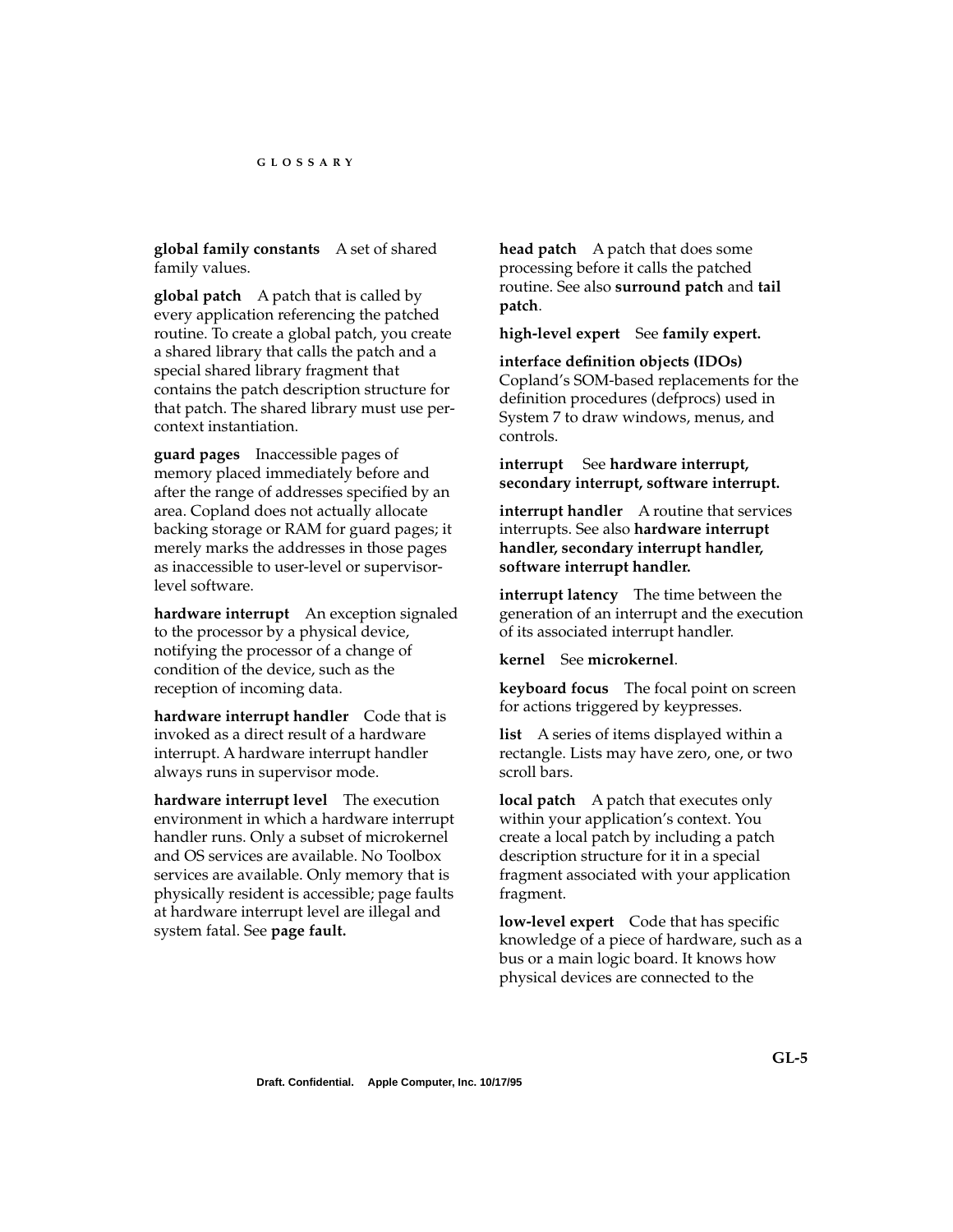system, and it installs and removes that information in the device portion of the Name Registry. Sometimes referred to as a *motherboard expert*.

**memory area** A range of addresses, within an address space, sharing common attributes.

**microkernel** The set of lowest-level operating system services, including memory management, task management, synchronization primitives, interprocess communication mechanisms, interrupt handling, and basic timing services.

**modal dialog box** A dialog box displayed in a modal window that the user can't move. A modal dialog box resembles an alert box. The user can dismiss a modal dialog box only by clicking its buttons. See also **modeless dialog box, movable modal dialog box.**

**modal window** A window of class kModalWindowClass that puts the user in a state or "mode" of being able to work only inside the window. A modal window is typically used to display a dialog box or alert box that requires immediate attention from the user. A modal window appears in front of all other windows in an application's layer. See also **document window, floating window.**

**modeless dialog box** A dialog box displayed in a document window without a size box or scroll bars. The user can move a modeless dialog box, make it inactive and active again, and close it like any document window. See also **modal dialog box, movable modal dialog box.**

**modifier** Information associated with a registry entry name or property that is hardware or implementation specific, such as whether or not the name or property is saved to nonvolatile RAM.

#### **motherboard expert** See **low-level expert.**

**movable modal dialog box** A dialog box displayed in a modal window with a title bar (but no close box) that the user can drag to move the box. The user can dismiss a movable modal dialog box only by clicking its buttons. See also **dialog box, modal dialog box, modeless dialog box.**

**multicast** A message that is received by any number of hosts that are registered members of a group.

**multihoming** A networking feature that allows multiple network interface controller (NIC) cards to be active on a single node at the same time.

**multinode architecture** An AppleTalk feature that allows an application to acquire node IDs that are additional to the standard node ID assigned to the system when the node joins an AppleTalk network. Multinode architecture is provided to meet the needs of special-purpose applications that receive and process AppleTalk packets in a custom manner, instead of passing them directly on to a higher-level AppleTalk protocol for processing. A multinode ID allows the system running your application to appear as multiple nodes on the network.

#### **name entry** See **registry entry**.

**Name Registry** A high-level Mac OS system service that stores the names of software objects and the relations among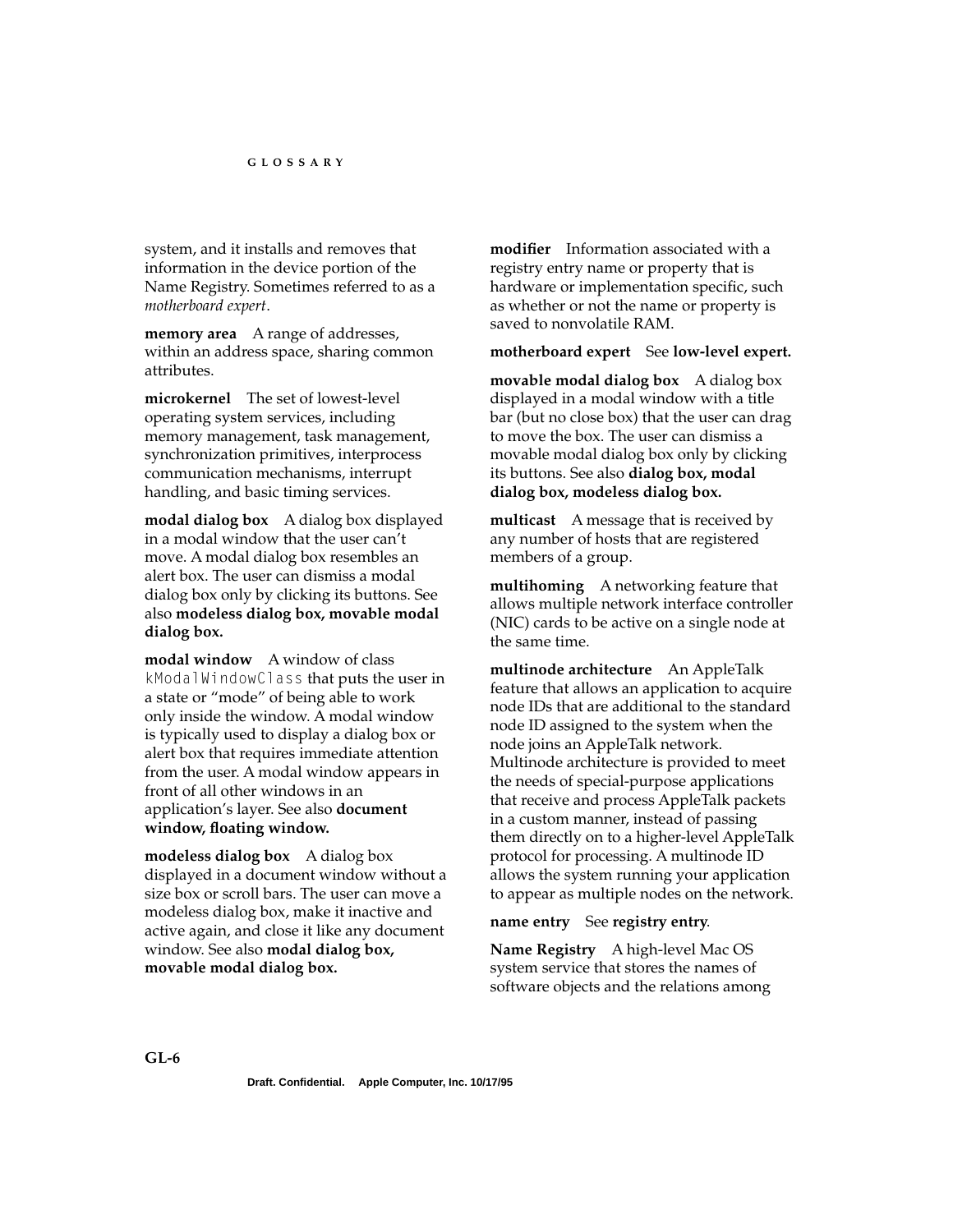the names. For instance, the Name Registry contains device information and makes it available to Macintosh run-time drivers.

**network-layer protocol** The protocol level directly above the data-link layer. The network layer is responsible for routing data between systems on the network.

**node** A device addressable at the networklayer protocol level.

**nonprivileged software** Code that executes while the processor is in user mode. To protect the state of the user's system, applications should typically execute as user-level software.

**non-reentrant code** Code that should be executed by only one piece of software at a time.

**notification** The way in which a human interface task notifies the user that a task has been completed; for example, a notification might write details to a log and page the user via a commercial paging system when a task is completed. See also **task**.

**object** A file system container that holds properties. Certain types of file system objects can contain other file system objects. File system objects include files, folders, volumes, and the universe.

**Open Transport** A communications architecture that can be used to implement any number of networking and other communications systems. It replaces the AppleTalk, MacTCP, and Serial Driver interfaces with a single, transportindependent interface.

**page fault** An exception that causes data to be transferred between backing storage (for example, a hard disk) and physical memory.

**panel** (1) A SOM object that encapsulates one or more human interface elements. (2) A hierarchy of embedded panels that make up a larger control panel, document information panel, or other integrated set of human interface elements. See also **document information panel**.

**patch** A piece of code that intercepts the transaction between a client and a service that is implemented by a single routine. You can assume control in order to monitor the use of that service, to modify the service, or to replace the service. A patch is uniquely identified by a patch ID.

**patch chain** An ordered list of patches on the same instance of the same entry point. A patch chain is uniquely identified by a patch chain ID.

**patch chain ID** A unique identifier that specifies a patch chain. The Patch Manager uses this identifier to distinguish among patch chains belonging to the same patch chain set.

**patch chain set** The set of patch chains associated with a single context.

**patch description structure** A data structure you create to describe a patch. It specifies the address of the patch, the address of the patched routine, the name of the patch, and options related to the execution of the patch. You store patch description structures in a special fragment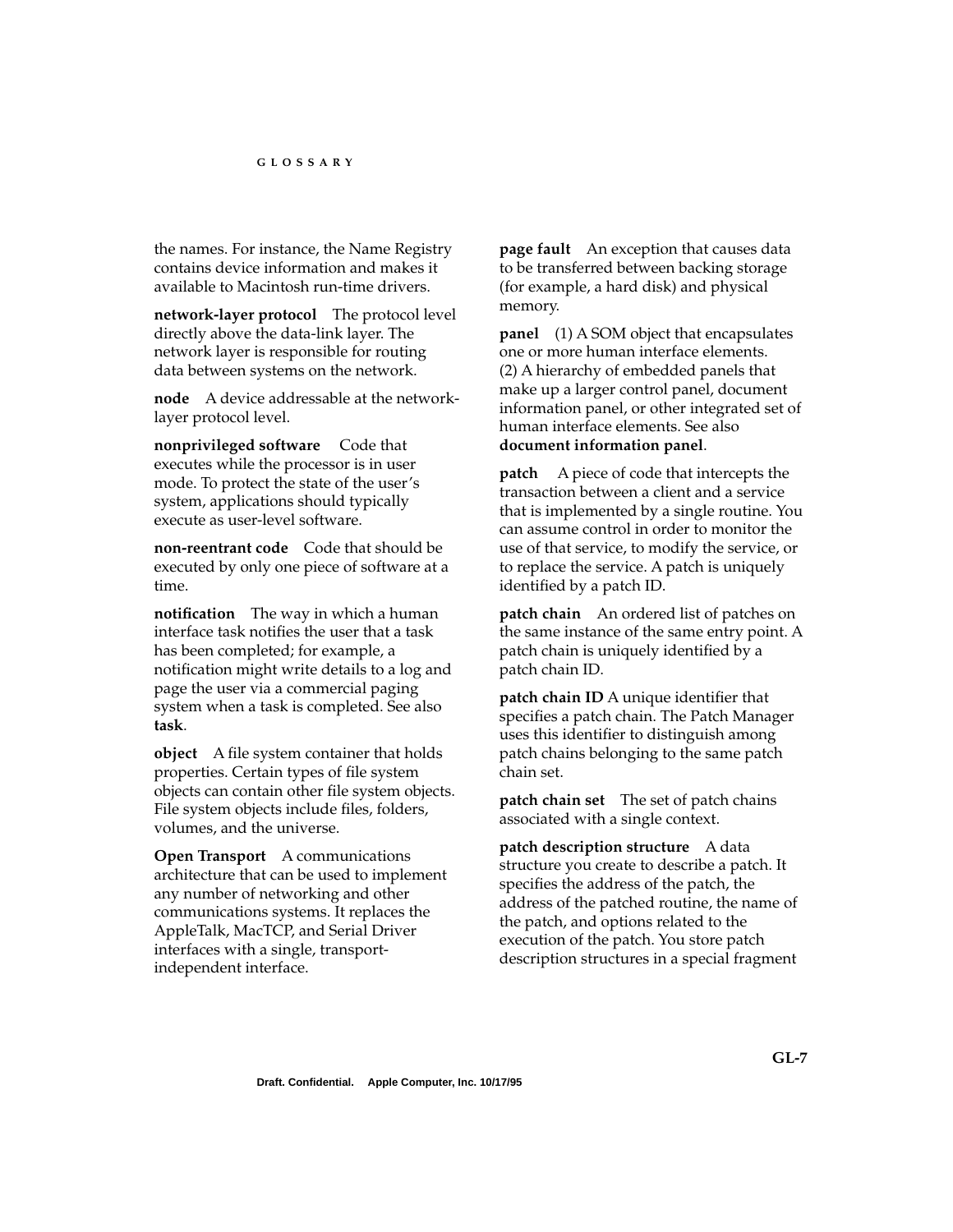that is associated either with the application (for local patching) or a shared library (for global patching).

**patch ID** A unique identifier that specifies a patch in a patch chain. The Patch Manager returns this ID to you after it installs a patch.

**plug-in** (1) A dynamically loaded piece of software that provides an instance of the service provided by a family. Within the file systems family, for example, a volumeformat plug-in implements file-system services for a specific volume format. (2) A dynamically loaded piece of software that provides a service for an application.

**plug-in programming interface (PPI)** A family–to–plug-in interface that defines the entry points a plug-in must support so that it can be called and a plug-in–to–family interface that defines the routines plug-ins must call when certain events occur. In addition, a PPI defines the data request path through which the family and its plugins exchange data.

**pool** A portion of logical memory from which software can dynamically allocate memory. A pool is contained in one or more areas.

**Pool Manager** In Copland, a reentrant, pointer-based heap allocator that allows software to dynamically allocate memory without affecting other areas of memory.

**PowerTalk system software** Apple Computer's implementation of the AOCE system software for use on Mac-compatible computers. The PowerTalk system software includes desktop services, as well as Mac

OS managers and utility functions that provide APIs for catalog, messaging, and security services.

**preemptive task** A task that uses only reentrant operating-system services, allowing it to be preemptively scheduled by the microkernel. See also **cooperative task, task.** 

**primary human interface** The menus, windows, and tools that allow a user to control an application directly. See also **secondary human interface.** 

**primary interrupt level** See **hardware interrupt level.** 

**primary task** See **cooperative task.** 

**priority** The ranking of a task used by the Copland microkernel for execution scheduling. The microkernel provides various symbolic priorities for applications, drivers, servers, and real-time operations.

**privilege level** An access state to processor resources corresponding to the mode of the processor. Code that has the privilege to execute while the processor is in supervisor mode is called *privileged software,* and code that has the privilege to execute only while the processor is in user mode is called *nonprivileged software*.

**privileged software** Code that executes while the processor is in supervisor mode. Typically, only the operating system and portions of device drivers should run in supervisor mode in Copland.

**process** A set of one or more tasks and the memory and other operating system resources allocated to those tasks. For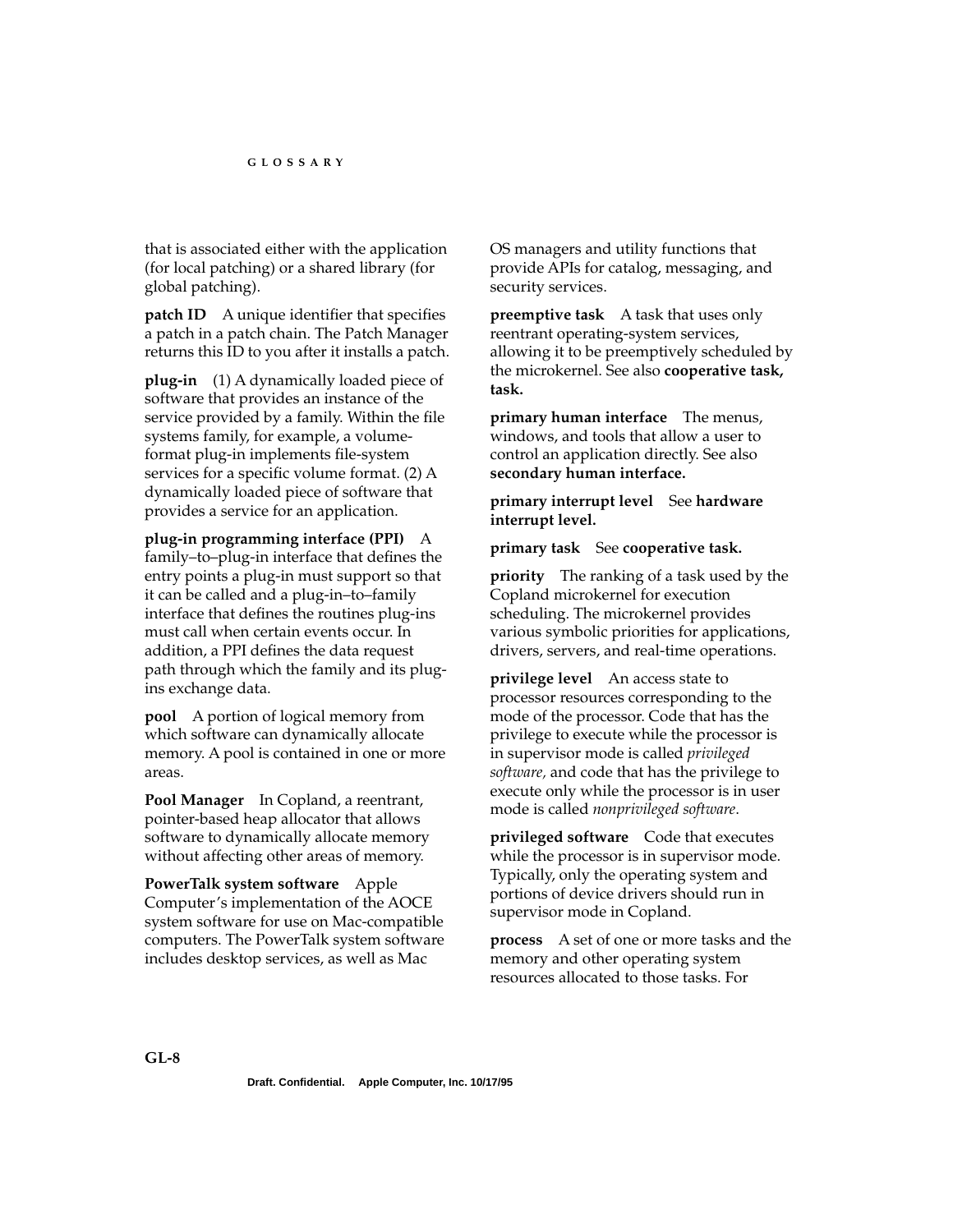example, when Copland launches an application, the system creates a process that identifies the application's cooperative task, any preemptive tasks created by the application, and the memory areas allocated to those tasks. A process is specific to one address space, but multiple processes can share the same address space. Copland uses processes to track resource allocation and to reclaim resources. See also **cooperative process, server process.** 

**Process Manager** In Copland, the part of Mac OS that manages the scheduling of cooperative processes and that controls access to resources shared by those processes.

**programmatic patching** A method of patching used with System 7 according to which you replace the address of an existing operating system routine in the trap dispatch table with the address of a patch routine. This method is supported in Copland but not in any Mac OS release following that.

**promise** A scrap that contains placeholders for scrap item types rather than the scrap item data itself. When the user pastes or completes a drag, the Scrap Manager asks the original application to fulfill its promise for the type of data being pasted or dropped and provide the actual data. See also **scrap.**

**property** (1) A unit of data belonging to a registry entry. A property stores information about the thing represented by the registry entry. Each property consists of a property name and and a property value. (2) A data item or a set of data that is stored by the file system.

**property name** A null-terminated character string that characterizes a property of a registry entry. Examples of property names include "vendor-id" and "driver-description".

**property value** The data in a property.

**reentrant services** Code written so that the data it manipulates is kept logically separate from the code itself, allowing the code to be safely called by several pieces of software at the same time.

**registry entry** A node in the Name Registry. A registry entry is connected to one or more other entries by relationships, such as parent, child, and sibling. Each registry entry has an entry name, an entry ID and one or more properties.

**replacement patch** A patch that never calls the routine it is patching; it replaces it completely.

**resource** Any data stored according to a defined structure in a resource fork of a file. The data in a resource is interpreted according to its resource type.

**resource fork** Part of a file that contains the file's resources.

**resource ID** A number that identifies a specific resource of a given resource type.

**resource type** A sequence of four characters that uniquely identifies a specific type of resource.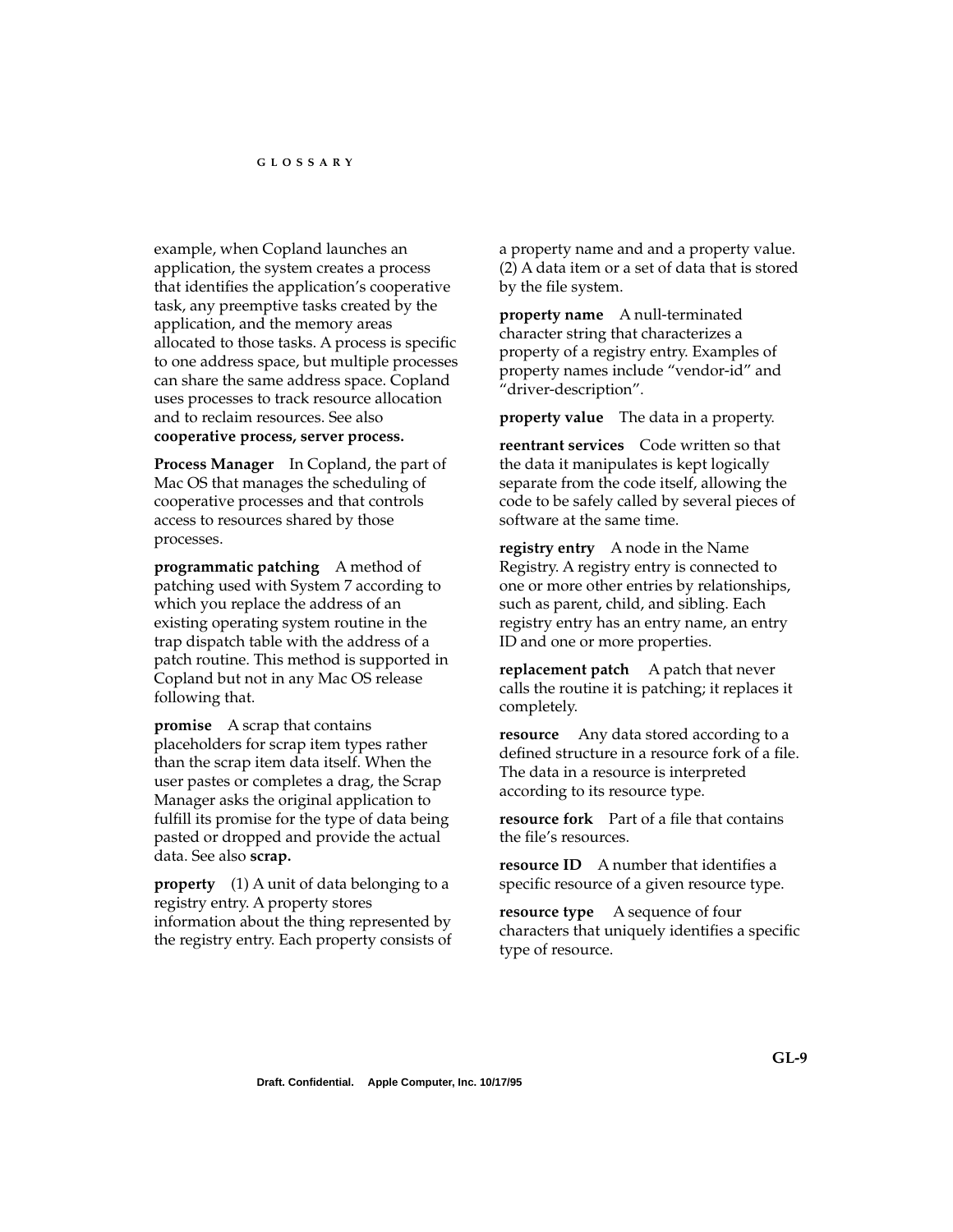**routine descriptor** A data structure that indicates the instruction set architecture of a particular routine by describing the routine's address, its parameters, and its calling conventions.

**runtime environment** The set of conventions that determine how code is loaded into memory, where data is stored and how it is addressed, and how functions call other functions and system software routines.

**scrap** A structure created by the Scrap Manager that consists of one or more scrap items that can hold one ore more pieces of data. See also **promise, scrap item, scrap item type.**

**scrap item** A structure created by the Scrap Manager for holding a single piece of data that can be represented in different ways by one or more scrap item types. See also **scrap, scrap item type.**

**scrap item type** A structure created by the Scrap Manager that is associated with a scrap item and holds a single representation of the piece of data associated with the scrap item. See also **scrap, scrap item**.

**secondary human interface** A high-level interface that frees users from detailed decisions about how to make the computer perform specific actions. For example, assistants make decisions on the user's behalf and use the primary human interface to carry them out. See also **assistant**, **primary human interface**.

**secondary interrupt** A signal sent to the microkernel by a primary interrupt handler or a privileged task requesting that a secondary interrupt handler be queued for execution.

**secondary interrupt handler** A routine that runs as a result of a secondary interrupt. A secondary interrupt handler always runs in supervisor mode. A secondary interrupt handler can be preempted only by hardware interrupt handlers.

**secondary interrupt level** The execution environment in which a secondary interrupt handler runs. Only a subset of microkernel and OS services are available. No Toolbox services are available. Only memory that is physically resident is accessible; page faults at secondary interrupt level are illegal and system fatal.

#### **secondary task** See **preemptive task.**

**semaphores** Synchronization primitives used to block (schedule or switch out) tasks until a required resource becomes available. For example, a global semaphore could be used to restrict access to the Toolbox to one application at a time.

**server** (1) A computer and associated software that provide a service to users and that control access to that service, such as a file server or a database server. (2) In Copland, a process that provides a service to other processes on the same or a connected computer. See also **server process.** (3) In the context of an I/O family, software built on the client/server model, but that has a single client. See also **FPI server.**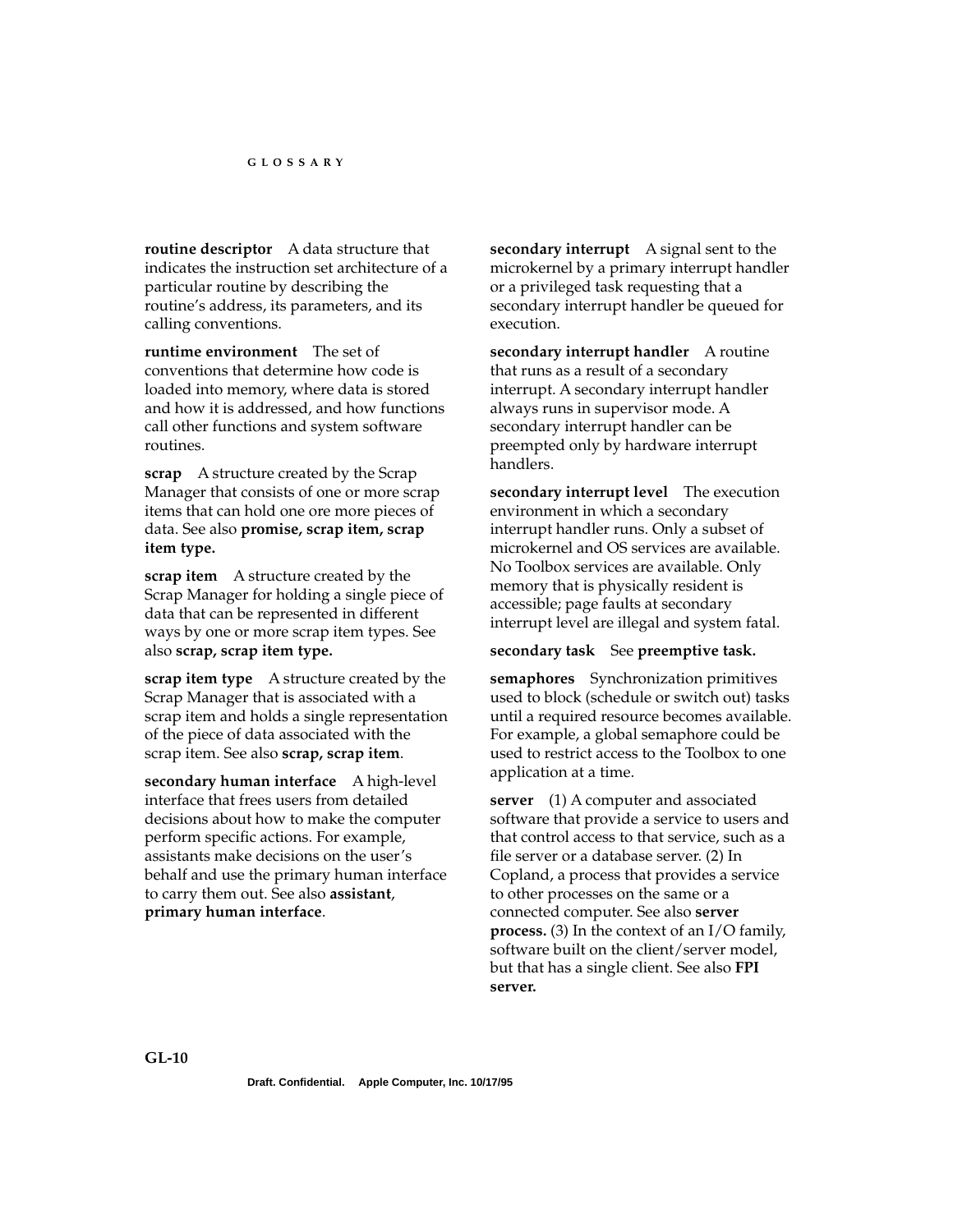**server process** A process that has its own address space and whose task (or tasks) uses only reentrant system services. See also **cooperative process.** 

**shared library** (1) A fragment that exports functions and variables to other fragments. A shared library is used to resolve imported symbols during linking and also during the loading and preparation of some other fragment. Some shared libraries are dynamically linked; others must be explicitly instantiated during execution. (2) Any fragment.

**size box** A box in the lower-right corner of some active windows. Dragging the size box resizes the window.

**software interrupt** A signal sent to the microkernel requesting that it invoke a particular routine that, upon completion, returns execution at the point where the interrupt was sent.

**software interrupt handler** A routine that runs in a particular task as a result of a software interrupt. A software interrupt handler can be preempted by other tasks, secondary interrupt handlers, and hardware interrupt handlers. Software interrupt handlers can access virtual memory.

**software interrupt level** The execution environment in which a software interrupt handler runs. All microkernel, OS, and Toolbox services available at task level are available at software interrupt level. See also **task level.** 

**SOM** See **System Object Model.** 

**supervisor mode** A state of operation for the PowerPC processor that allows software to gain access to all of memory, all processor registers, and other critical resources. Only software with supervisor-mode privilege can switch the processor between supervisor mode and user mode. Compare **user mode.** 

**supervisor-mode software** See **privileged software.** 

**surround patch** A patch that performs some processing, calls the patched routine, and then performs some additional processing. This is the model used for all types of data-driven patching. See also **head patch** and **tail patch.** 

**System Object Model (SOM)** A technology from International Business Machines, Inc., that provides languageindependent and platform-independent means of defining programmatic objects and handling method dispatching dynamically at runtime.

**tail patch** A patch that does some processing after calling the patched routine. See also **head patch** and **surround patch.**

**task** (1) In the Copland human interface, a persistent representation of a sequence of actions that can be triggered programmatically. A task is created from a task definition in a manner analogous to the way a document is created from an application. See also **task definition**. (2) In Copland system software, the basic unit of program execution that is preemptively scheduled by the microkernel. A task has its own stack and set of registers and it may share the same address space with other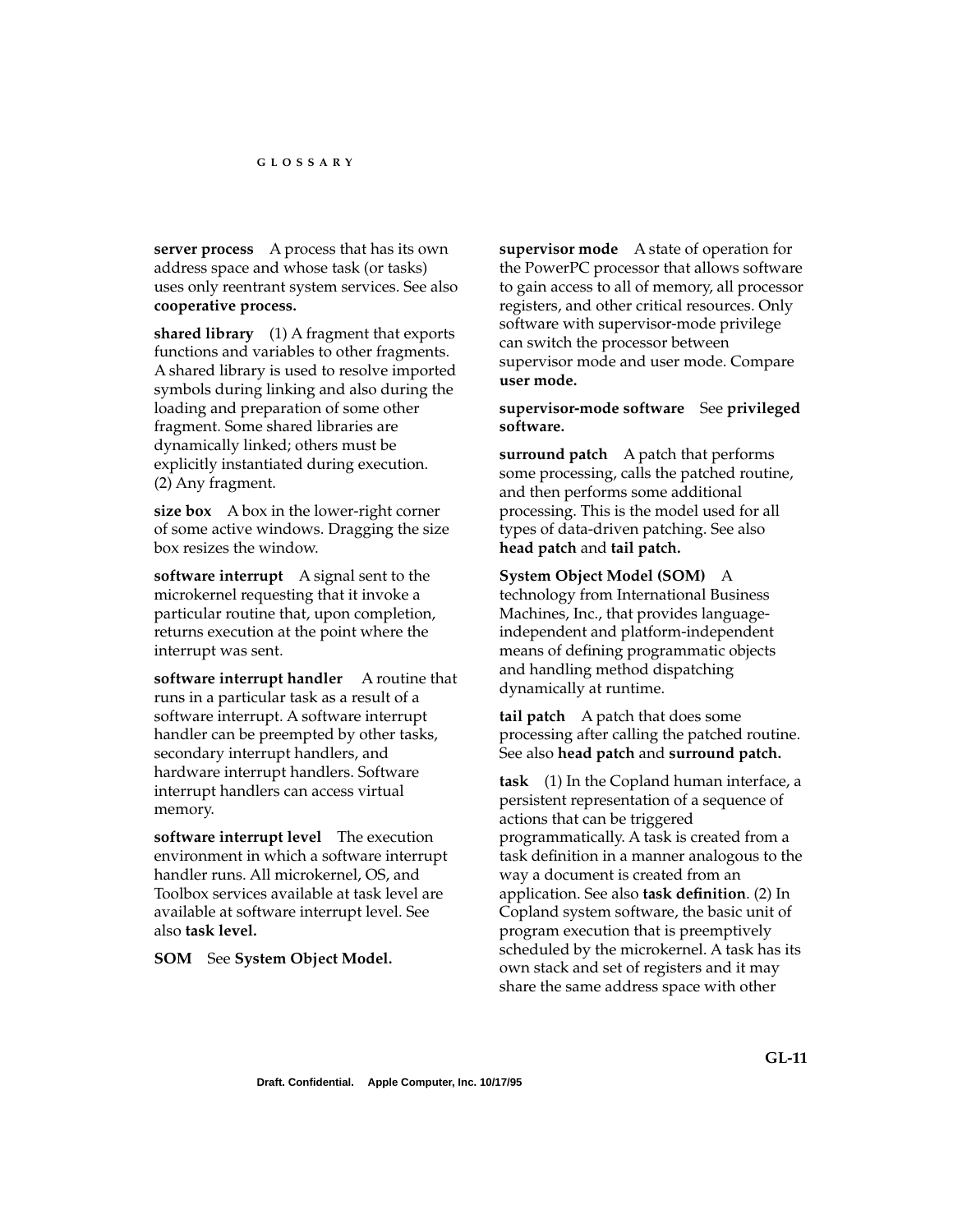tasks. A task executes in either user mode or supervisor mode. In Copland, System 7 tasks such as Time Manager tasks and deferred tasks are invisible to the microkernel. See also **cooperative task, preemptive task.** 

**task definition** A definition of how a particular kind of human interface task is to be performed. Combined with information about the parameters for a specific task, such as filenames or other details and a condition, a task definition can be used by an assistant or directly by a user to create one or more tasks. See also **task**.

**task level** The execution environment in which all tasks run. Most microkernel, OS, and Toolbox services are available at task level. Task level software can access virtual memory.

**task switch** The act of suspending one task's execution and resuming a different task's execution. In a task switch, the microkernel saves the processor state for the suspended task and restores the processor state of the task resuming execution. The microkernel performs a task switch based on the priority of tasks that are eligible to execute and its time-slicing mechanism. See also **priority, time slice.** 

**text object** A private data structure that contains information about both text content and text encoding and that takes the place of both Pascal and C strings.

**theme** A coordinated set of human interface designs that determine the appearance of human interface elements on a systemwide basis.

**thread** Within a task, a sequence of instructions and the processor context to execute it, including a register set, a program counter, and a stack. In Copland, all threads are cooperatively scheduled by the Thread Manager.

**time slice** A defined interval of time during which a task is allowed to execute.

**title bar icon** An icon in a document window's title bar that the user can drag to a new volume to copy the document to that volume.

**transport independence** A property of a communications architecture that makes the set and sequence of functions called by an application independent of the underlying network protocols used to transmit or receive data. The set of functions called and the sequence of calls depends solely on the nature of the communication, not on the protocol or protocol family used.

**trusted software** Code that executes in supervisor mode and has access to the microkernel's protected memory space. See **privileged software.** 

**universe** The file system object that contains all the volumes mounted on a given computer system. The universe can also include file system properties, files, and folders.

**user mode** A state of operation for the PowerPC processor that allows software, typically application software, to execute in an environment that protects certain critical resources, such as portions of memory and certain processor registers. Compare **supervisor mode.**